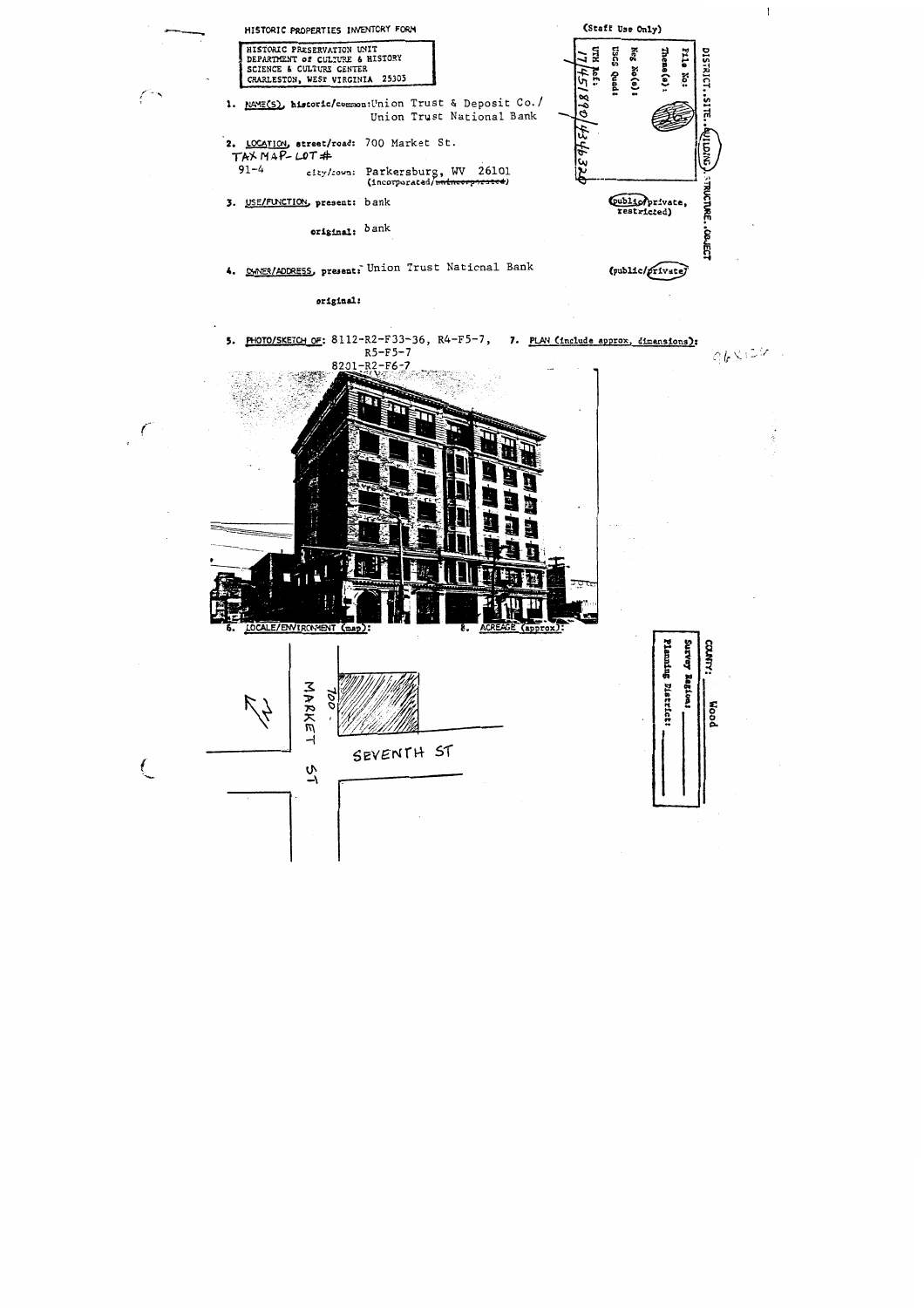| a. Exterior Fabric                                                                                                        | Union<br>b. Structural System<br>c. Roofing Material<br>700 %                                                                                              |
|---------------------------------------------------------------------------------------------------------------------------|------------------------------------------------------------------------------------------------------------------------------------------------------------|
| stone smooth dressed<br>stone Mmooth uresses<br>stucco<br>weatherboard<br>clapboard<br>board & batten<br>shingle<br>other | vood<br>$\mathbf{e}$<br>metal<br>frame<br>slate<br>tile l<br>metal<br>meral<br>other_CONCTELE, tile<br>asphalt<br>composition<br>(fireproof)<br>foundation |
| d. Associated Structures (use/type):                                                                                      | e. Integrity (include dates):                                                                                                                              |
|                                                                                                                           | Coriginal site relocated                                                                                                                                   |
|                                                                                                                           | alterationslight well filled in                                                                                                                            |
| dependencies                                                                                                              | c. 1960's, new bronzed windows                                                                                                                             |
|                                                                                                                           | additions                                                                                                                                                  |
|                                                                                                                           |                                                                                                                                                            |
| other                                                                                                                     |                                                                                                                                                            |
|                                                                                                                           |                                                                                                                                                            |
|                                                                                                                           |                                                                                                                                                            |
| f. Condition:                                                                                                             | g. Threats:                                                                                                                                                |
| $excellet$ $X$                                                                                                            | None apparent.                                                                                                                                             |
| fair                                                                                                                      |                                                                                                                                                            |
| deteriorated<br>abandoned                                                                                                 |                                                                                                                                                            |
|                                                                                                                           |                                                                                                                                                            |
| SIGNIFICANCE (use additional sheet if necessary):                                                                         |                                                                                                                                                            |

**b.** Style/Period: Classical and Deposit Company: It continues to serve  $\frac{1903}{1903}$  (Superintendent) as a Classical cornerstone for the central business district. central business district.

 $\sim$  .



e. **Date(9):** 1903 (Superintendent)

The unusually broad glazing areas of Union Trust Bank (despite recent installation of bronze glass panels) and finely placed ornament make this a highly significant example of turn-of-the-century highrise architecture, and the vork of a skilled professional architect. The building was ordered by Jahnson N. Camden ( U.S. Senator from Parkersburg 1881-87; 1893-95, and Demozrntic nominee for Governor in 1868 and 1872), an oil magnate, a protego of John D. Rockefeller, and influential political party boss. (R.C.)

11. BIBLIOGRAPHY:

Sam Tyre, Tom Farson, Blue Cross employees, 12/9/81. See **723-35** Deed Book, March 1, 1979.

| 12. FORM PREPARED BY | Eliza Smith, Christina Mann<br>; <u>date</u> $12/81$ |
|----------------------|------------------------------------------------------|
| a. Address           | Allegheny Square West, Pittsburgh, PA 15212          |
| b. Organization      | Landmarks Planning, Inc.                             |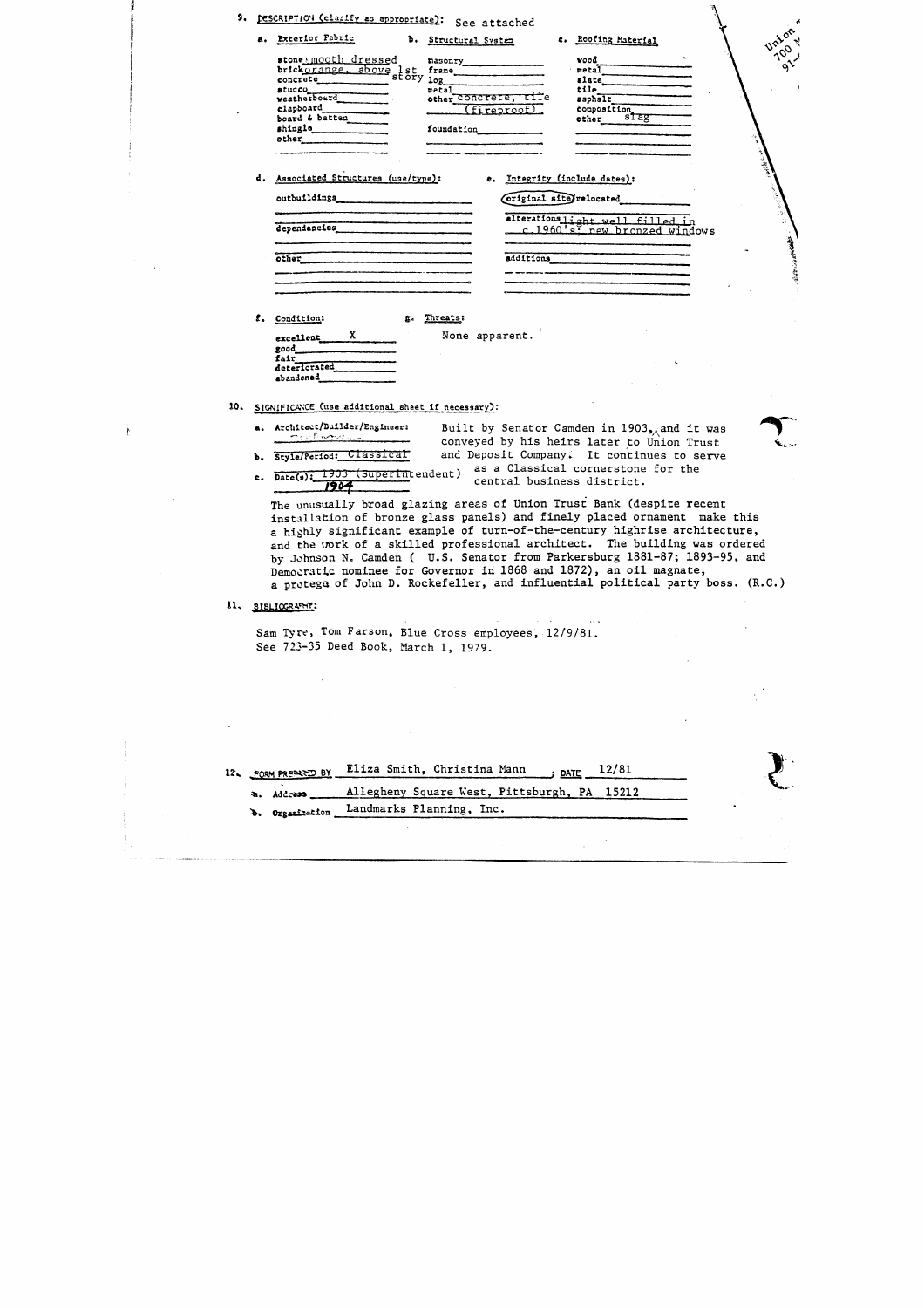Union Trust & Deposit Co./ Union Trust National Bank 700 Market St. 9 1-4

This is a solidly constructed 7 story, **5** by **7** bay building in a U-shape with the Classical columnar design of base, shaft, and capital. The base is a smooth dressed stone pilaster and window system with corner arches and a modillion cornice; the capital is a metal modillion and dentiled cornice with cartouches below and acroterions above. The shaft consists of wide window apertures with brick relieving arches and stone keystones and sills, containing replacement windows. The central bay **(NV)** is a projecting **3** sided bay. Above the 2nd story, whose window apertures are larger, is a balconet on consoles. The 1st story apertures, also with replacement windows, are arched at the corners. On the 2 less exposed facades (SE & NE) the fenestration is a simple system of paired d/s (1/1) with stone lintels and sills.